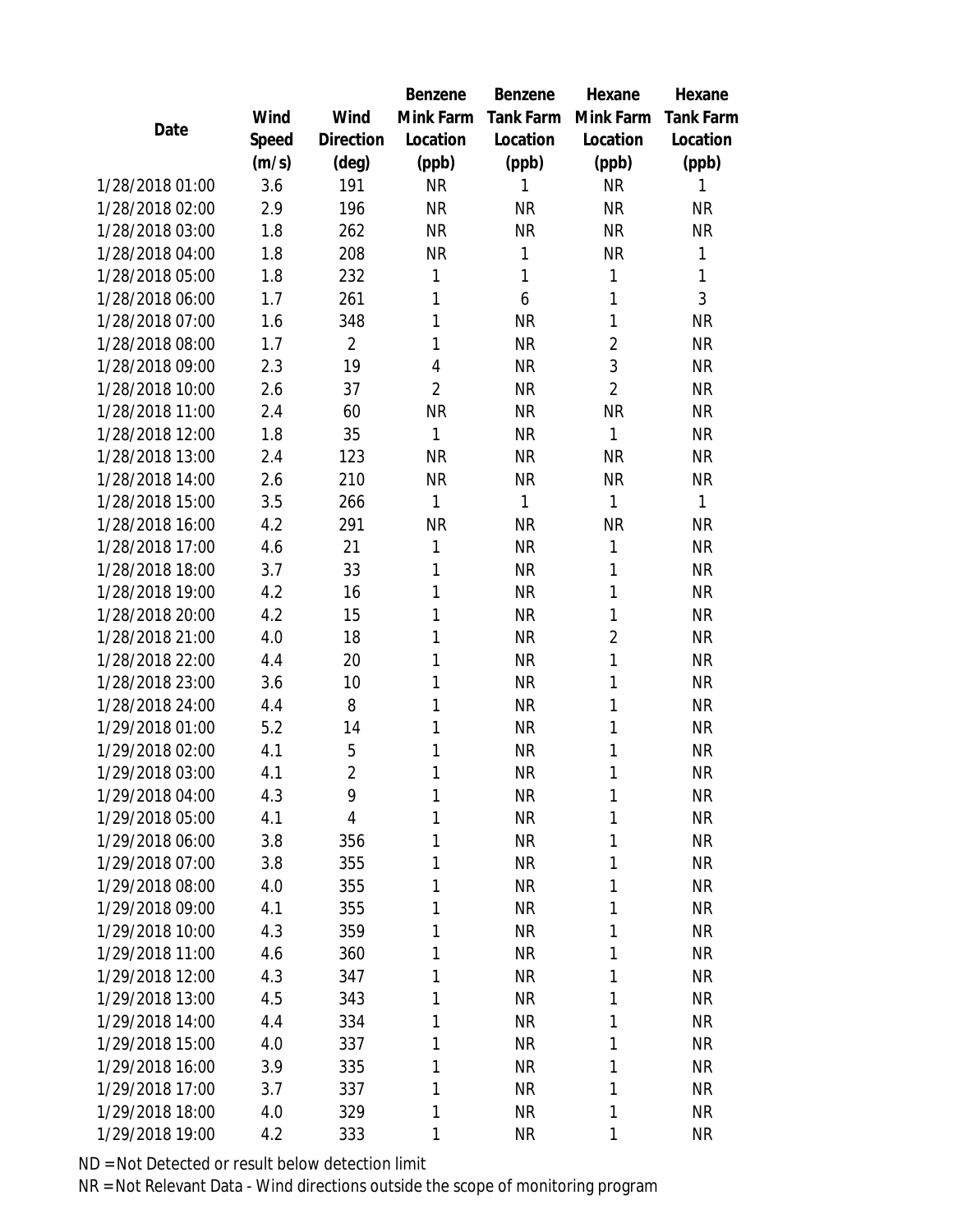|                 |       |                | Benzene      | Benzene      | Hexane         | Hexane           |  |
|-----------------|-------|----------------|--------------|--------------|----------------|------------------|--|
|                 | Wind  | Wind           | Mink Farm    | Tank Farm    | Mink Farm      | <b>Tank Farm</b> |  |
| Date            | Speed | Direction      | Location     | Location     | Location       | Location         |  |
|                 | (m/s) | $(\text{deg})$ | (ppb)        | (ppb)        | (ppb)          | (ppb)            |  |
| 1/29/2018 20:00 | 4.2   | 339            | 1            | <b>NR</b>    | 1              | NR               |  |
| 1/29/2018 21:00 | 3.9   | 338            | 1            | <b>NR</b>    | 1              | NR               |  |
| 1/29/2018 22:00 | 3.2   | 355            | 1            | <b>NR</b>    | 1              | <b>NR</b>        |  |
| 1/29/2018 23:00 | 2.1   | 352            | 1            | <b>NR</b>    | $\overline{2}$ | <b>NR</b>        |  |
| 1/29/2018 24:00 | 1.9   | 340            | 1            | <b>NR</b>    | 1              | <b>NR</b>        |  |
| 1/30/2018 01:00 | 1.3   | 346            | 1            | <b>NR</b>    | $\overline{2}$ | <b>NR</b>        |  |
| 1/30/2018 02:00 | 1.2   | 313            | 1            | <b>NR</b>    | 1              | NR               |  |
| 1/30/2018 03:00 | 1.2   | 267            | 1            | $\mathbf{1}$ | 1              | $\mathbf{1}$     |  |
| 1/30/2018 04:00 | 2.3   | 266            | 1            | 1            | 1              | $\mathbf{1}$     |  |
| 1/30/2018 05:00 | 2.0   | 282            | 1            | <b>NR</b>    | 1              | <b>NR</b>        |  |
| 1/30/2018 06:00 | 2.0   | 282            | $\mathbf{1}$ | <b>NR</b>    | $\mathbf{1}$   | <b>NR</b>        |  |
| 1/30/2018 07:00 | 1.4   | 356            | <b>NR</b>    | <b>NR</b>    | <b>NR</b>      | NR               |  |
| 1/30/2018 08:00 | 0.6   | 38             | <b>NR</b>    | <b>NR</b>    | <b>NR</b>      | <b>NR</b>        |  |
| 1/30/2018 09:00 | 1.6   | 249            | $\mathbf{1}$ | $\mathbf{1}$ | 1              | $\mathbf{1}$     |  |
| 1/30/2018 10:00 | 0.6   | 112            | <b>NR</b>    | <b>NR</b>    | <b>NR</b>      | NR               |  |
| 1/30/2018 11:00 | 2.0   | 202            | <b>NR</b>    | $\mathbf{1}$ | <b>NR</b>      | 1                |  |
| 1/30/2018 12:00 | 3.7   | 213            | <b>NR</b>    | 1            | <b>NR</b>      | 1                |  |
| 1/30/2018 13:00 | 3.7   | 205            | <b>NR</b>    | 1            | <b>NR</b>      | 1                |  |
| 1/30/2018 14:00 | 3.6   | 208            | <b>NR</b>    | 1            | <b>NR</b>      | 1                |  |
| 1/30/2018 15:00 | 4.1   | 191            | <b>NR</b>    | 1            | <b>NR</b>      | $\mathbf{1}$     |  |
| 1/30/2018 16:00 | 4.5   | 195            | <b>NR</b>    | 1            | <b>NR</b>      | 1                |  |
| 1/30/2018 17:00 | 5.0   | 179            | <b>NR</b>    | 1            | <b>NR</b>      | $\mathbf{1}$     |  |
| 1/30/2018 18:00 | 4.8   | 184            | <b>NR</b>    | 1            | <b>NR</b>      | $\mathbf{1}$     |  |
| 1/30/2018 19:00 | 4.9   | 168            | <b>NR</b>    | <b>NR</b>    | <b>NR</b>      | NR               |  |
| 1/30/2018 20:00 | 5.8   | 165            | <b>NR</b>    | <b>NR</b>    | <b>NR</b>      | <b>NR</b>        |  |
| 1/30/2018 21:00 | 6.6   | 169            | <b>NR</b>    | <b>NR</b>    | <b>NR</b>      | NR               |  |
| 1/30/2018 22:00 | 6.9   | 169            | <b>NR</b>    | <b>NR</b>    | <b>NR</b>      | <b>NR</b>        |  |
| 1/30/2018 23:00 | 7.7   | 173            | ΝR           | 1            | NR             | 1                |  |
| 1/30/2018 24:00 | 7.8   | 176            | <b>NR</b>    | 1            | <b>NR</b>      | 1                |  |
| 1/31/2018 01:00 | 6.7   | 184            | NR           | 1            | <b>NR</b>      | 1                |  |
| 1/31/2018 02:00 | 6.4   | 186            | NR           | 1            | <b>NR</b>      | 1                |  |
| 1/31/2018 03:00 | 7.3   | 183            | <b>NR</b>    | 1            | <b>NR</b>      | 1                |  |
| 1/31/2018 04:00 | 7.1   | 186            | NR           | 1            | <b>NR</b>      | 1                |  |
| 1/31/2018 05:00 | 6.8   | 190            | <b>NR</b>    | 1            | <b>NR</b>      | 1                |  |
| 1/31/2018 06:00 | 6.3   | 191            | NR           | 1            | NR             | 1                |  |
| 1/31/2018 07:00 | 5.8   | 192            | <b>NR</b>    | 1            | <b>NR</b>      | 1                |  |
| 1/31/2018 08:00 | 5.8   | 190            | <b>NR</b>    | 1            | <b>NR</b>      | 1                |  |
| 1/31/2018 09:00 | 5.5   | 199            | <b>NR</b>    | 1            | <b>NR</b>      | 1                |  |
| 1/31/2018 10:00 | 6.1   | 209            | <b>NR</b>    | 1            | NR             | 1                |  |
| 1/31/2018 11:00 | 8.6   | 222            | NR           | 1            | NR             | 1                |  |
| 1/31/2018 12:00 | 7.8   | 228            | NR           | 1            | <b>NR</b>      | 1                |  |
| 1/31/2018 13:00 | 7.0   | 246            | 1            | 1            | 1              | 1                |  |
| 1/31/2018 14:00 | 6.4   | 251            | 1            | 1            | 1              | 1                |  |

ND = Not Detected or result below detection limit

NR = Not Relevant Data - Wind directions outside the scope of monitoring program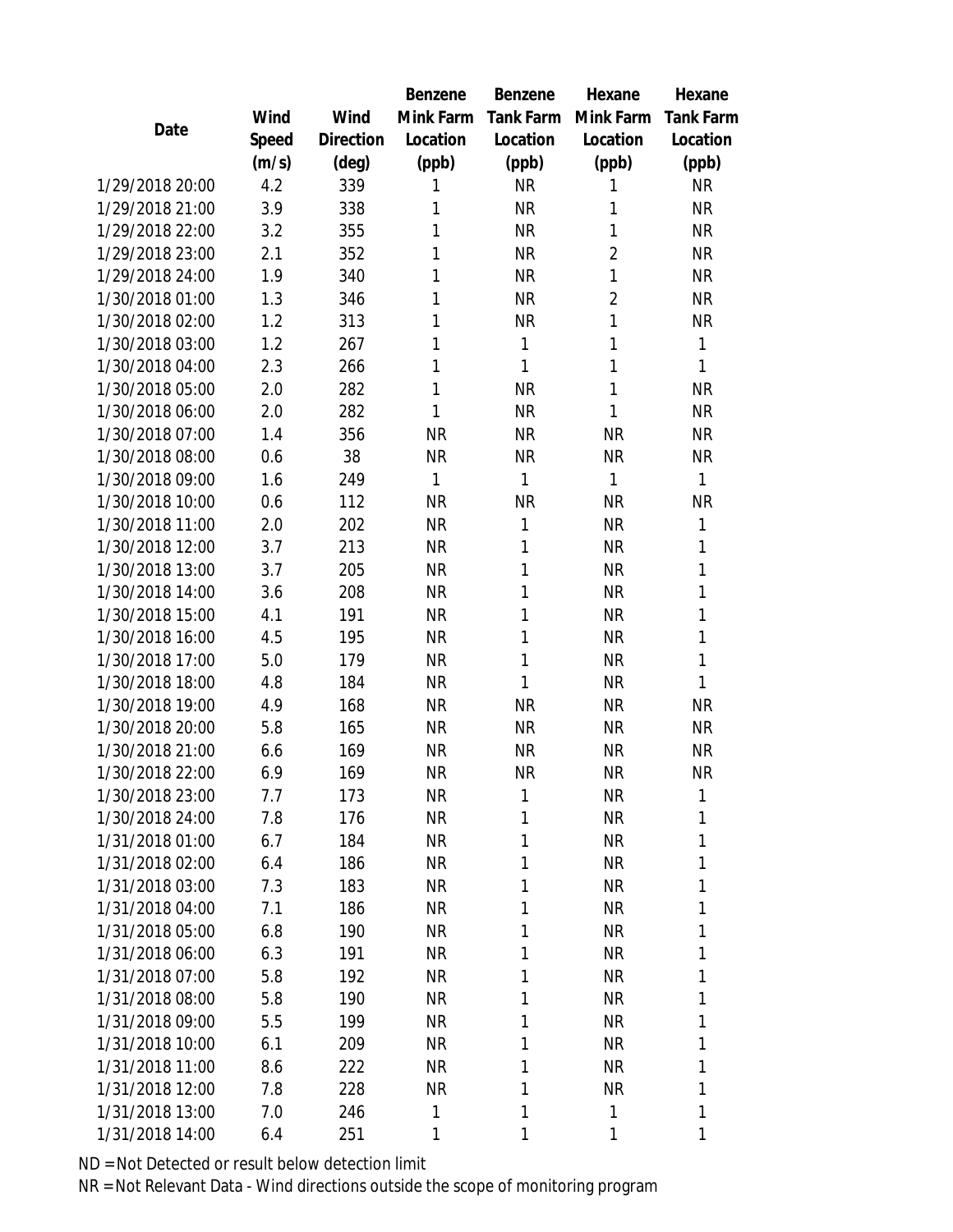|                                  |       |           | Benzene   | Benzene        | Hexane         | Hexane           |
|----------------------------------|-------|-----------|-----------|----------------|----------------|------------------|
| Date                             | Wind  | Wind      | Mink Farm | Tank Farm      | Mink Farm      | <b>Tank Farm</b> |
|                                  | Speed | Direction | Location  | Location       | Location       | Location         |
|                                  | (m/s) | (deg)     | (ppb)     | (ppb)          | (ppb)          | (ppb)            |
| 1/31/2018 15:00                  | 5.8   | 243       | 1         | 1              | 1              | 1                |
| 1/31/2018 16:00                  | 4.5   | 260       | 1         | 1              | 1              | 1                |
| 1/31/2018 17:00                  | 4.1   | 261       | 1         | $\overline{2}$ | 1              | 1                |
| 1/31/2018 18:00                  | 3.3   | 262       | 1         | 1              | 1              | 1                |
| 1/31/2018 19:00                  | 3.1   | 266       | 1         | $\overline{2}$ | 1              | 1                |
| 1/31/2018 20:00                  | 2.8   | 266       | 1         | 1              | 1              | 1                |
| 1/31/2018 21:00                  | 2.7   | 258       | 1         | $\overline{2}$ | 1              | 1                |
| 1/31/2018 22:00                  | 3.4   | 248       | 1         | 1              | 1              | $\overline{2}$   |
| 1/31/2018 23:00                  | 3.2   | 249       | 1         | 1              | 1              | 1                |
| 1/31/2018 24:00                  | 3.6   | 248       | 1         | 1              | 1              | 1                |
| 2/1/2018 01:00                   | 3.3   | 248       | 1         | 1              | 1              | 1                |
| 2/1/2018 02:00                   | 3.4   | 244       | 1         | 1              | 1              | 1                |
| 2/1/2018 03:00                   | 3.2   | 256       | 1         | 1              | 1              | 1                |
| 2/1/2018 04:00                   | 3.6   | 243       | 1         | 3              | 1              | $\overline{2}$   |
| 2/1/2018 05:00                   | 4.1   | 251       | 1         | 1              | 1              | 1                |
| 2/1/2018 06:00                   | 3.6   | 263       | 1         | $\overline{2}$ | 1              | $\overline{2}$   |
| 2/1/2018 07:00                   | 5.0   | 282       | 1         | <b>NR</b>      | 1              | <b>NR</b>        |
| 2/1/2018 08:00                   | 6.4   | 301       | 1         | <b>NR</b>      | 1              | <b>NR</b>        |
| 2/1/2018 09:00                   | 6.2   | 304       | 1         | <b>NR</b>      | 1              | <b>NR</b>        |
| 2/1/2018 10:00                   | 6.5   | 304       | 1         | <b>NR</b>      | 1              | <b>NR</b>        |
| 2/1/2018 11:00                   | 5.8   | 323       | 1         | <b>NR</b>      | 1              | <b>NR</b>        |
| 2/1/2018 12:00                   | 5.6   | 332       | 1         | <b>NR</b>      | 1              | <b>NR</b>        |
| 2/1/2018 13:00                   | 5.3   | 327       | 1         | <b>NR</b>      | 1              | <b>NR</b>        |
| 2/1/2018 14:00                   | 5.1   | 329       | 1         | <b>NR</b>      | 1              | <b>NR</b>        |
| 2/1/2018 15:00                   | 6.0   | 321       | 1         | <b>NR</b>      | 1              | <b>NR</b>        |
| 2/1/2018 16:00                   | 5.9   | 314       | 1         | <b>NR</b>      | 1              | <b>NR</b>        |
| 2/1/2018 17:00                   | 6.1   | 316       | 1         | <b>NR</b>      | 1              | <b>NR</b>        |
| 2/1/2018 18:00                   | 6.2   | 314       | 1         | <b>NR</b>      | 1              | <b>NR</b>        |
| 2/1/2018 19:00                   | 5.9   | 311       | 1         | <b>NR</b>      | 1              | <b>NR</b>        |
| 2/1/2018 20:00                   | 6.1   | 325       | 1         | <b>NR</b>      | 1              | <b>NR</b>        |
| 2/1/2018 21:00                   | 5.3   | 320       | 1         | <b>NR</b>      | 1              | <b>NR</b>        |
| 2/1/2018 22:00                   | 5.0   | 316       | 1         | <b>NR</b>      | 1              | <b>NR</b>        |
| 2/1/2018 23:00                   | 4.6   | 325       | 1         | <b>NR</b>      | 1              | <b>NR</b>        |
| 2/1/2018 24:00                   | 5.1   | 332       | 1         | <b>NR</b>      | 1              | <b>NR</b>        |
| 2/2/2018 01:00                   | 4.0   | 340       | 1         | <b>NR</b>      | 1              | <b>NR</b>        |
| 2/2/2018 02:00                   | 4.3   | 337       | 1         | <b>NR</b>      | $\overline{2}$ | <b>NR</b>        |
| 2/2/2018 03:00                   | 4.2   | 340       | 1         | <b>NR</b>      | 1              | NR               |
| 2/2/2018 04:00                   | 3.4   | 338       | 1         | <b>NR</b>      | 1              | <b>NR</b>        |
| 2/2/2018 05:00                   | 3.0   | 331       | 1         | <b>NR</b>      | 1              | <b>NR</b>        |
| 2/2/2018 06:00<br>2/2/2018 07:00 | 3.4   | 321       | 1         | <b>NR</b>      | 1              | <b>NR</b>        |
| 2/2/2018 08:00                   | 3.2   | 294       | 1<br>1    | <b>NR</b>      | 1<br>1         | <b>NR</b>        |
|                                  | 3.6   | 300       |           | <b>NR</b>      |                | NR               |
| 2/2/2018 09:00                   | 3.4   | 289       | 1         | <b>NR</b>      | 1              | <b>NR</b>        |

ND = Not Detected or result below detection limit

NR = Not Relevant Data - Wind directions outside the scope of monitoring program